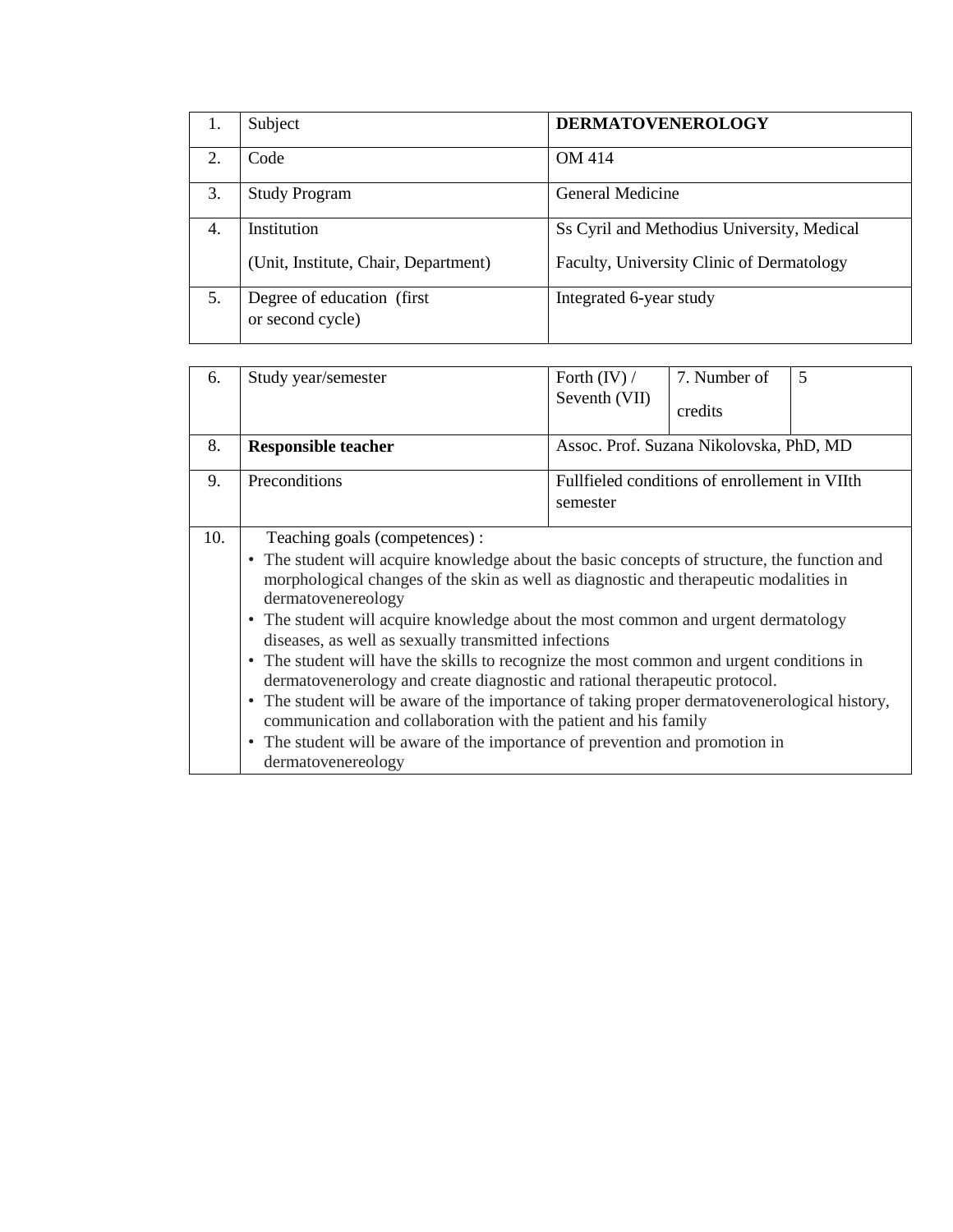| 11. | Brief content:                                                                                                                                                                                                                                                                                                                                                                                                                   |       |                        |                                                                |            |  |  |  |  |  |
|-----|----------------------------------------------------------------------------------------------------------------------------------------------------------------------------------------------------------------------------------------------------------------------------------------------------------------------------------------------------------------------------------------------------------------------------------|-------|------------------------|----------------------------------------------------------------|------------|--|--|--|--|--|
|     | <b>Theoretical course:</b><br>• Structure and function of the skin, morphology of skin lesions<br>• Treatment principals in dermatovenerology<br>Infections and infestations, STI<br>٠<br>Emergency conditions in dermatology<br>$\bullet$<br>Inflammatory skin disorders<br>٠<br>Diseases of nail, hair and pigmentation<br>٠<br>• Reactive skin diseases<br>Skin signs of systemic diseases<br>• Drug reactions<br>• Neoplasms |       |                        |                                                                |            |  |  |  |  |  |
|     | <b>Practical lessons:</b>                                                                                                                                                                                                                                                                                                                                                                                                        |       |                        |                                                                |            |  |  |  |  |  |
|     | Practicing the clinical skills and practical application of the acquired theoretical<br>knowledge on real patients.                                                                                                                                                                                                                                                                                                              |       |                        |                                                                |            |  |  |  |  |  |
| 12. | <b>Methods of studying:</b>                                                                                                                                                                                                                                                                                                                                                                                                      |       |                        |                                                                |            |  |  |  |  |  |
|     | Interactive teaching during lectures, seminars and practical trainings, independent study by<br>using textbooks, computer-assisted learning.                                                                                                                                                                                                                                                                                     |       |                        |                                                                |            |  |  |  |  |  |
| 13. | Total available time:                                                                                                                                                                                                                                                                                                                                                                                                            |       |                        | 150 classes                                                    |            |  |  |  |  |  |
| 14. | Organization of the course                                                                                                                                                                                                                                                                                                                                                                                                       |       |                        | 75 classes - theoretical course, practical<br>course, seminars |            |  |  |  |  |  |
|     |                                                                                                                                                                                                                                                                                                                                                                                                                                  |       |                        | 75 classes - home individual learning                          |            |  |  |  |  |  |
| 15. | Forms of teaching<br>activities                                                                                                                                                                                                                                                                                                                                                                                                  | 15.1. |                        | Theoretical course                                             | 23 classes |  |  |  |  |  |
|     |                                                                                                                                                                                                                                                                                                                                                                                                                                  | 15.2. | Practical course,      |                                                                | 40 classes |  |  |  |  |  |
|     |                                                                                                                                                                                                                                                                                                                                                                                                                                  |       | Seminars<br>12 classes |                                                                |            |  |  |  |  |  |
| 16. | Other forms of activities                                                                                                                                                                                                                                                                                                                                                                                                        | 16.1. | Practice               |                                                                |            |  |  |  |  |  |
|     |                                                                                                                                                                                                                                                                                                                                                                                                                                  | 16.2. | Individual tasks       |                                                                |            |  |  |  |  |  |
|     |                                                                                                                                                                                                                                                                                                                                                                                                                                  | 16.3. |                        | Individual (home) learning                                     | 75 classes |  |  |  |  |  |
| 17. | Method of assessment                                                                                                                                                                                                                                                                                                                                                                                                             |       |                        |                                                                |            |  |  |  |  |  |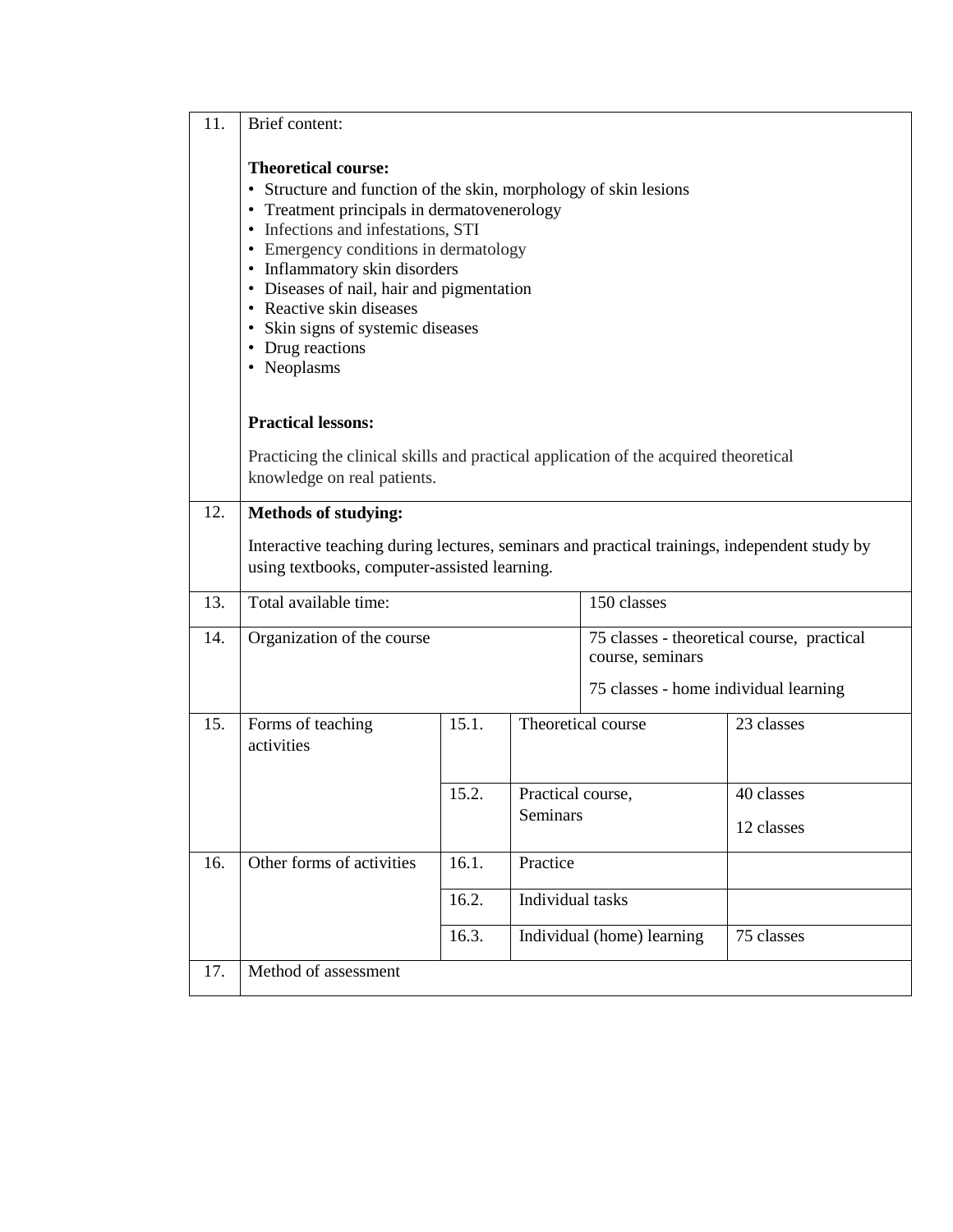| 17.1 | <b>Tests</b> | Continual assessment                                                                                                                                      | points: | min<br>$18 - 30$ | max |
|------|--------------|-----------------------------------------------------------------------------------------------------------------------------------------------------------|---------|------------------|-----|
|      |              | Two $(2)$ written tests (MSQ) that cover all areas of<br>dermatovenereology for which the curriculum is<br>foreseen for formative assesment of knowledge. |         |                  |     |
|      |              | Each test should be scored in the range 9-15 to be considered<br>passed.                                                                                  |         | $min - max$      |     |
|      |              |                                                                                                                                                           |         |                  |     |

|      | Final exam                                                 | Oral exam*                                                                                                                                                                                                                                                                                                       | points: | $21 - 35$                              |
|------|------------------------------------------------------------|------------------------------------------------------------------------------------------------------------------------------------------------------------------------------------------------------------------------------------------------------------------------------------------------------------------|---------|----------------------------------------|
|      |                                                            | Practical exam**                                                                                                                                                                                                                                                                                                 | points: | $12 - 20$                              |
|      |                                                            | <b>Oral exam<sup>*</sup> (integrative)</b> – consists of 2 questions aimed to<br>examine integrative knowledge that matters for understanding the<br>whole of the subject and medical practice in dermatovenerology                                                                                              |         |                                        |
|      |                                                            | (for grade $10=33-35$ points; for grade $9=30-32$ points; for grade<br>$8=27-29$ points; for grade 7=24-26 points; for grade 6=21-23<br>points)                                                                                                                                                                  |         |                                        |
|      |                                                            | <b>Practical exam**</b> – consists of 2 long cases                                                                                                                                                                                                                                                               |         |                                        |
|      |                                                            | (for grade $10=10$ points; for grade $9=9$ points; for grade $8=8$<br>points; for grade $7=7$ points; for grade $6=6$ points)                                                                                                                                                                                    |         |                                        |
|      |                                                            | The student is obliged to score a minimum of predicted points<br>for each part of the exam separately. Otherwise, the exam is<br>considered unsuccessful.<br>The grade in the final exam is given according to the grading<br>table, and on the basis of the sum of points obtained in all of the<br>activities. |         |                                        |
| 17.2 | Seminar<br>paper/project<br>(oral/written<br>presentation) | $1 - 5$                                                                                                                                                                                                                                                                                                          |         | min<br>max<br>$\overline{\phantom{m}}$ |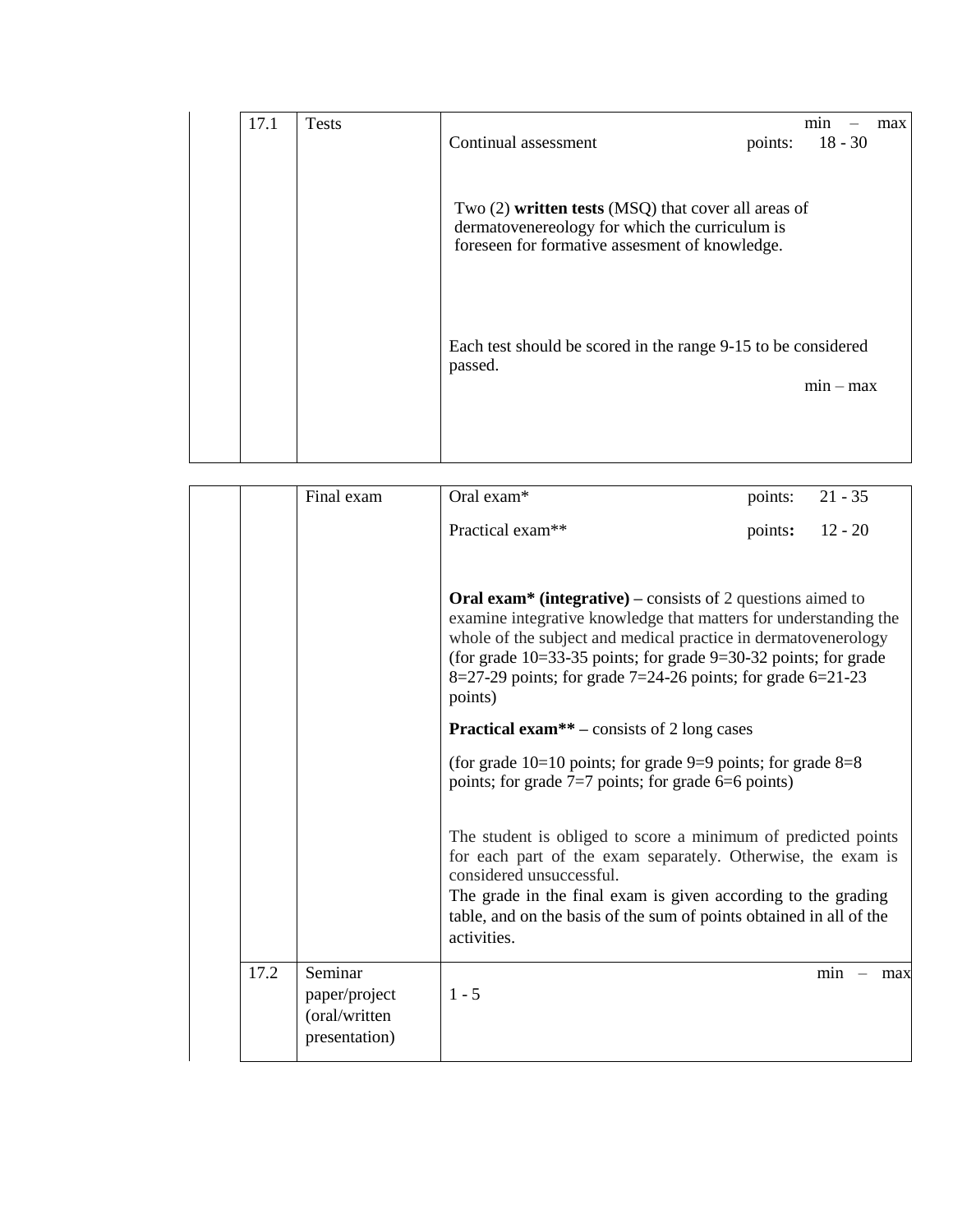|            | 17.3                                                    | Active<br>participation |           |                                               | Theoretical course                                                                                                                                                                                                                                                                                                                                                                                                                                    |                              |                                   |       |                               | $min - max$<br>$1-2$ |                |
|------------|---------------------------------------------------------|-------------------------|-----------|-----------------------------------------------|-------------------------------------------------------------------------------------------------------------------------------------------------------------------------------------------------------------------------------------------------------------------------------------------------------------------------------------------------------------------------------------------------------------------------------------------------------|------------------------------|-----------------------------------|-------|-------------------------------|----------------------|----------------|
|            |                                                         |                         |           | Practical course                              |                                                                                                                                                                                                                                                                                                                                                                                                                                                       |                              |                                   |       | $6 - 8$                       |                      |                |
| 18.        |                                                         | Grading criteria        |           |                                               | up to 59 points                                                                                                                                                                                                                                                                                                                                                                                                                                       |                              | $5$ (five) $F$                    |       |                               |                      |                |
|            |                                                         | (points / grade)        |           |                                               | from 60 to 68 points                                                                                                                                                                                                                                                                                                                                                                                                                                  |                              |                                   |       |                               |                      |                |
|            |                                                         |                         |           |                                               | from 69 to 76 points                                                                                                                                                                                                                                                                                                                                                                                                                                  |                              | $6$ (six) E<br>$7$ (seven) D      |       |                               |                      |                |
|            |                                                         |                         |           |                                               | from 77 to 84 points                                                                                                                                                                                                                                                                                                                                                                                                                                  |                              |                                   |       |                               |                      | $8$ (eight) C  |
|            |                                                         |                         |           |                                               |                                                                                                                                                                                                                                                                                                                                                                                                                                                       |                              |                                   |       |                               |                      |                |
|            |                                                         |                         |           |                                               | from 85 to 92 points                                                                                                                                                                                                                                                                                                                                                                                                                                  |                              |                                   |       |                               |                      | $9$ (nine) B   |
|            |                                                         |                         |           |                                               | from 93 to 100 points                                                                                                                                                                                                                                                                                                                                                                                                                                 |                              |                                   |       |                               |                      | $10$ (ten) $A$ |
| 19.        | Requirement for signature<br>and taking the final exam  |                         |           |                                               | <b>Conditional criteria</b><br>In order to get a signature, the student should obtain<br>minimum points in both theoretical and practical courses, and<br>seminars. In order to take the final exam, the student should<br>obtain the minimum points in the two continual assessments<br>(tests). If the student has not obtained the minimum points in<br>the continual assessments, he/she will be obligated to pass<br>them before the final exam. |                              |                                   |       |                               |                      |                |
| 20.        |                                                         | Language of instruction |           |                                               | Macedonian                                                                                                                                                                                                                                                                                                                                                                                                                                            |                              |                                   |       |                               |                      |                |
| 21.        | Method of monitoring the<br>quality of teaching process |                         |           |                                               | Students' anonymous evaluation of the course as well as<br>teachers and assistants.                                                                                                                                                                                                                                                                                                                                                                   |                              |                                   |       |                               |                      |                |
| 22.        | <b>Textbooks</b>                                        |                         |           |                                               |                                                                                                                                                                                                                                                                                                                                                                                                                                                       |                              |                                   |       |                               |                      |                |
|            |                                                         |                         | Mandatory |                                               |                                                                                                                                                                                                                                                                                                                                                                                                                                                       |                              |                                   |       |                               |                      |                |
|            | 22.1.                                                   | 1.                      | Johnson   | Klaus Wolf, Richard Allen                     |                                                                                                                                                                                                                                                                                                                                                                                                                                                       | Fitzpatrick's<br>of Clinical | Atlas and Synopsis<br>Dermatology | Color | Mc<br>Graw<br>Hill            | 2009                 |                |
|            | 2.                                                      |                         |           | Ancevski A, Gocev G,<br>Pavlova Lj, Petrova N |                                                                                                                                                                                                                                                                                                                                                                                                                                                       |                              | Dermatovenerology                 |       | Kultura<br>Skopje             | 2005                 |                |
|            |                                                         |                         |           |                                               |                                                                                                                                                                                                                                                                                                                                                                                                                                                       |                              |                                   |       |                               |                      |                |
| Additional |                                                         |                         |           |                                               |                                                                                                                                                                                                                                                                                                                                                                                                                                                       |                              |                                   |       |                               |                      |                |
|            | 1.<br>Sue Burg, Dinny<br>22.2.<br>Wallis                |                         |           |                                               |                                                                                                                                                                                                                                                                                                                                                                                                                                                       | Medical                      | Oxford Handbook of                |       | Oxford<br>University<br>Press |                      | 2011           |